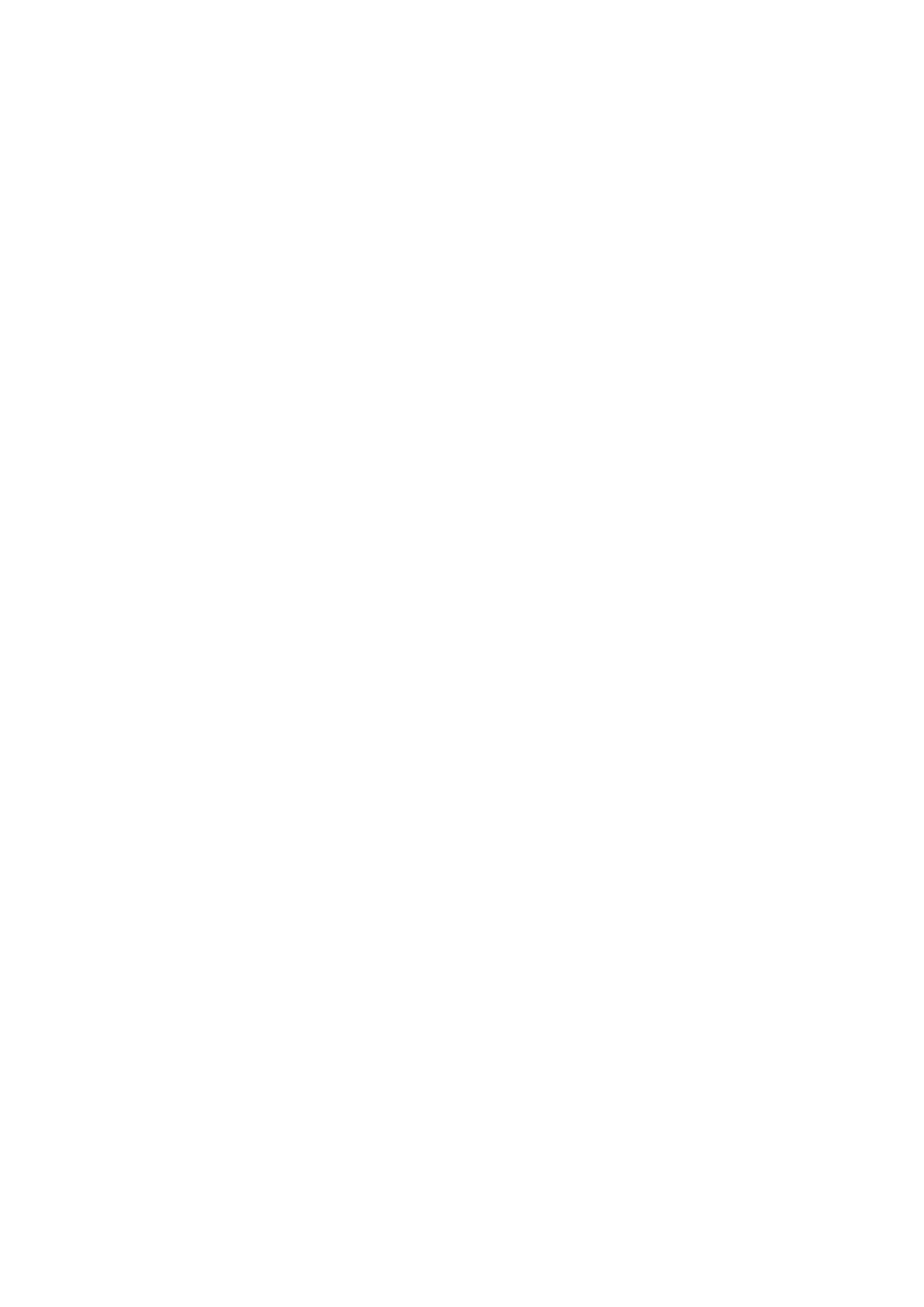# Summary

| Cooking advice<br>12 |  |
|----------------------|--|
|                      |  |
|                      |  |
|                      |  |
|                      |  |
|                      |  |
|                      |  |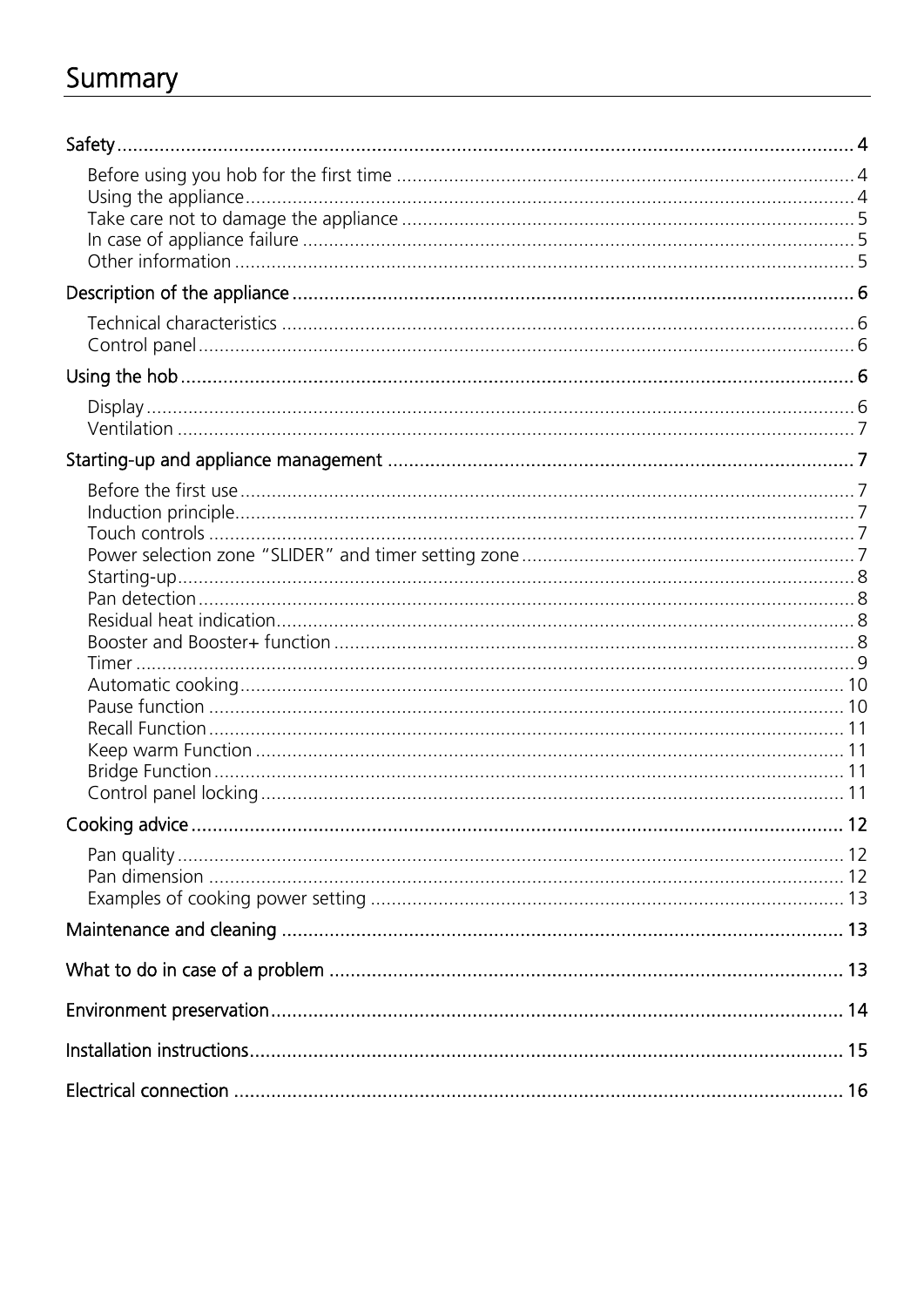### Before using your hob for the first time

- Unpack all the materials.
- The installation and connection of the appliance must be done by approved specialists. The manufacturer cannot be responsible for damage caused by installation or connection errors.
- To be used, the appliance must be well-equipped and installed in a kitchen unit and an adapted and approved work surface.
- This domestic appliance is exclusively for the cooking of food, to the exclusion of any other domestic, commercial or industrial use.
- Remove all labels and self-adhesives from the ceramic glass.
- Do not change or alter the appliance.
- The cooking plate must not be used as freestanding or as a work surface.
- The appliance must be earthed and connected conforming to local standards.
- Do not use any extension cables to connect the hob.
- The appliance cannot be used above a dishwasher or a tumble-dryer as steam may damage the electronics in the hob.

### Using the appliance

- Switch the heating zones off after using.
- Keep an eye on your cooking when using grease or oils, they can quickly ignite.
- Be careful not to burn yourself while or after using the appliance.
- Make sure no cable from any fixed or moving appliances comes into contact with the glass or hot saucepans.
- Magnetic objects (credit cards, floppy disks, calculators etc) should not be placed near to the appliance.
- Metallic objects such as knives, forks, spoons and lids should not be placed on the hob surface as they can get hot.
- In general do not place any metallic object except heating containers on the glass surface. When working or there is residual heat, this may heat, melt or even burn.
- Never cover the appliance with a cloth or a protection sheet. This can become very hot and catch fire.
- This appliance can be used by children aged from 8 years and above and persons with reduced physical, sensory or mental capabilities or lack of experience and knowledge if they have been given supervision or instruction concerning use of the appliance in a safe way and understand the hazards involved. Children must not play with the appliance. Cleaning and user maintenance must not be made by children without supervision.
- Children should be supervised to ensure that they do not play with the appliance.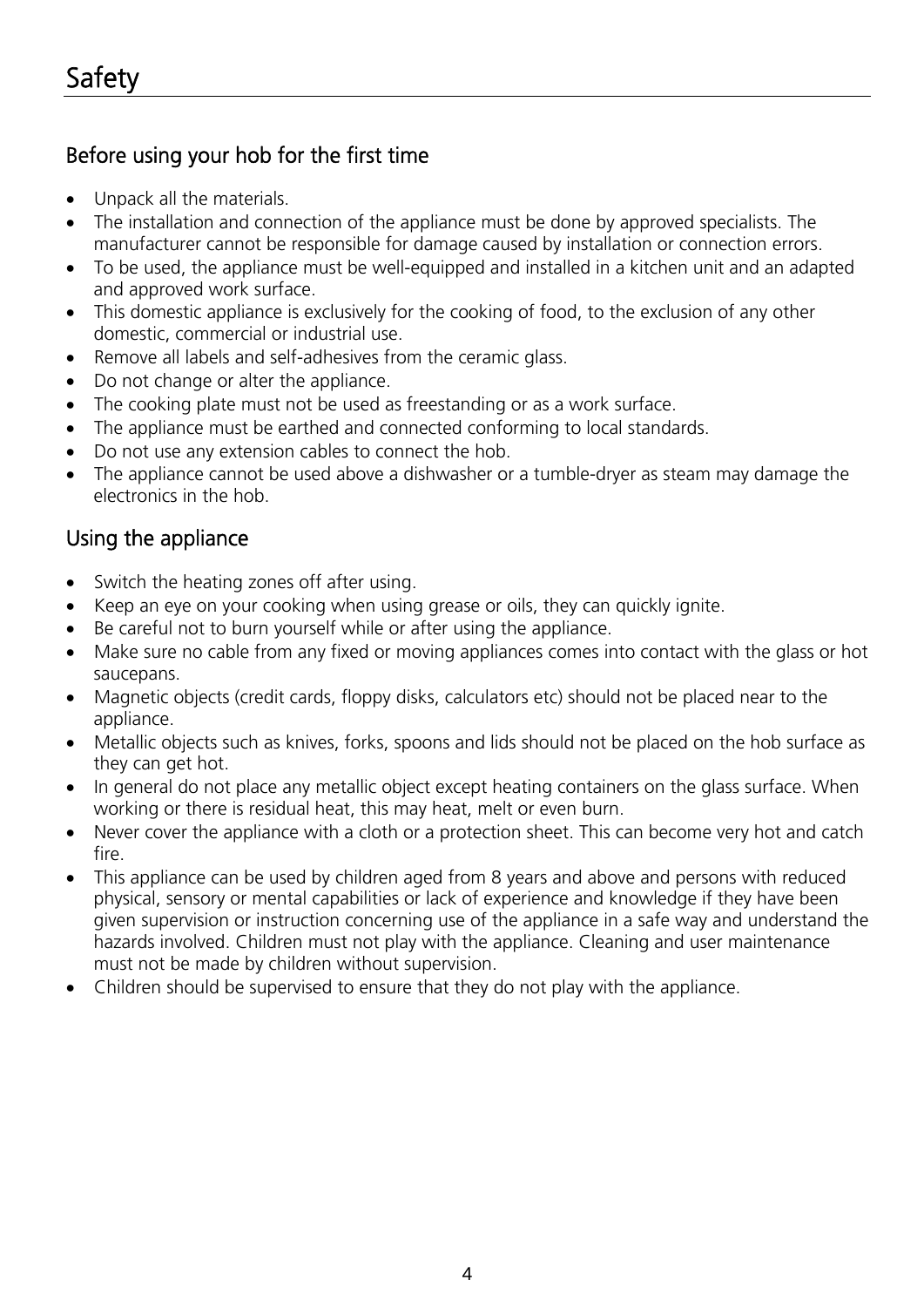### Take care not to damage the hob

- Raw pan bottoms or damaged saucepans (not enamelled cast iron pots,) may damage the ceramic glass.
- Sand or other abrasive materials may damage ceramic glass.
- Avoid dropping objects, even little ones, on the vitroceramic hob top.
- Do not hit the edges of the glass with saucepans.
- Make sure that the ventilation of the appliance is according to the instructions detailed in this manual.
- Do not put or leave empty saucepans on the induction hob.
- Sugar, synthetic materials or aluminium sheets must not contact with the heating zones. These may cause breaks or other alterations of the glass by cooling: switch off the appliance and take them immediately out of the hot heating zone (be careful: do not burn yourself).
- Never place any hot containers over the control panel.
- If a drawer is situated under the embedded appliance, make sure the space between the contents of the drawer and the underside part of the appliance is large enough (a minimum space of 2cm). This is essential to ensure correct ventilation.
- Never put any inflammable object (for example sprays) into the drawer situated under the induction hob. If cutlery drawers are used they must be resistant to heat.

### In case of appliance failure

- If a defect is noticed, switch off the appliance and turn off the electrical supplying.
- If the ceramic glass is cracked or damaged, you must unplug the appliance and contact Caple service.
- Repairs must be carried out by specialists. Do not attempt repairs by yourself.
- WARNING: If the surface is cracked, switch off the appliance to avoid the possibility of electric shock.

### Other information

- Ensure sure the pan is always centred on the cooking zone. The bottom of the pan must cover as much of the cooking zone as possible.
- For the users with a pacemaker, the magnetic field could influence its operation. We recommend getting information from the retailer and your doctor before use.
- Do not use aluminium or synthetic material sauce pans ad they could melt on hot cooking zones.



THE USE OF EITHER POOR QUALITY POTS OR ANY INDUCTION ADAPTOR PLATE FOR NON-MAGNETIC COOKWARE RESULTS IN A WARRANTY BREACH. IN THIS CASE, THE MANUFACTURER CANNOT BE HELD RESPONSIBLE FOR ANY DAMAGE CAUSED TO THE HOB AND/OR ITS ENVIRONMENT.

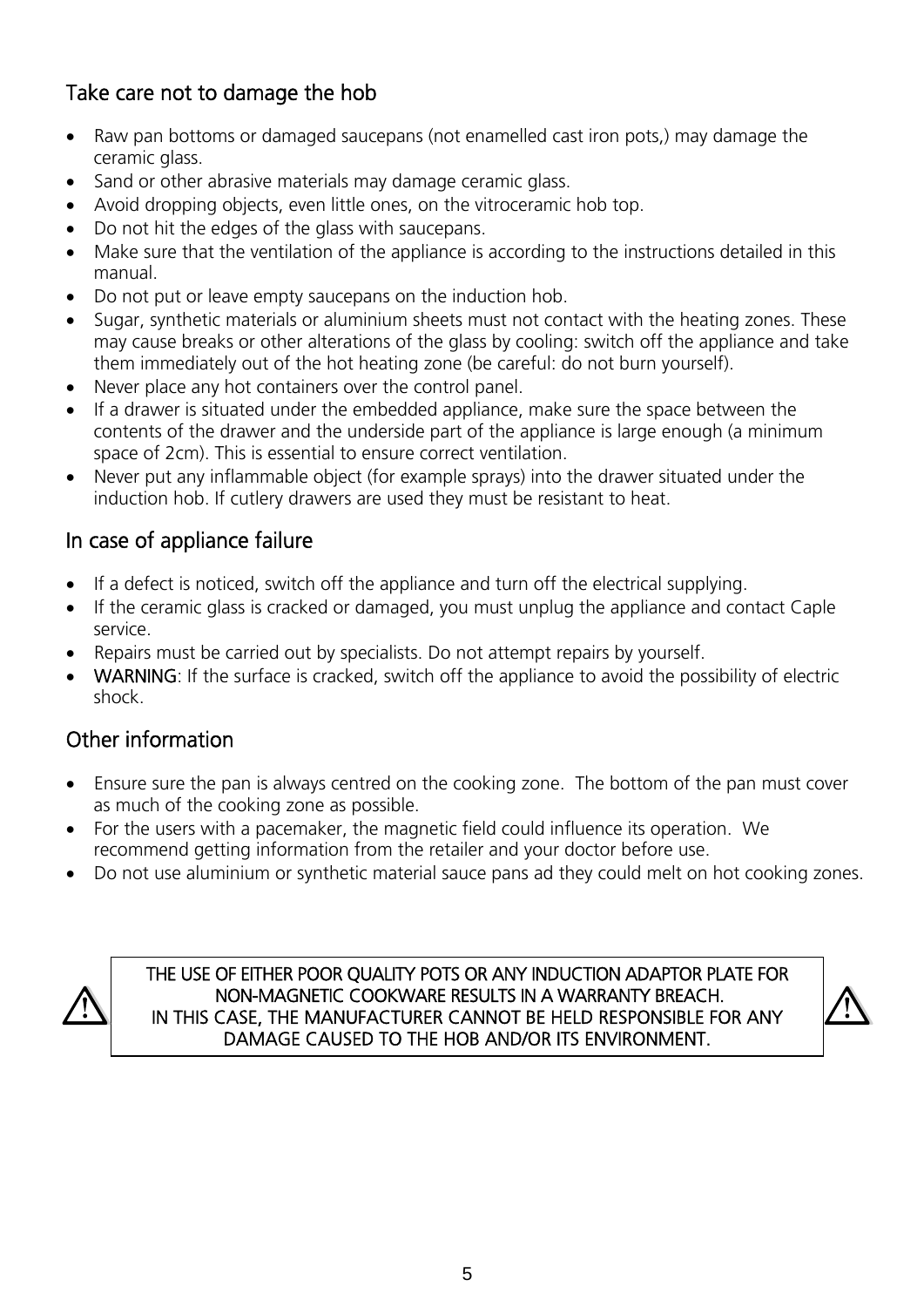### Technical characteristics

| Type         | <b>Total Power</b> | Size of the<br>heating zones | Nominal<br>Power* | 1 <sup>st</sup> Booster<br>Power* | 2 <sup>nd</sup> Booster<br>Power* | Minimum<br>pan diameter<br>detection |
|--------------|--------------------|------------------------------|-------------------|-----------------------------------|-----------------------------------|--------------------------------------|
| <b>C875I</b> | 7400 W             | 4 zones:<br>220x180 mm       | 2100 W            | 2600 W                            | 3700 W                            | 100 mm                               |

\* The given power may change according to the dimensions and material of the pan.

### Control panel



# Using the hob

### **Display**

| <b>Display</b> | Designation      | Description                                       |
|----------------|------------------|---------------------------------------------------|
| 0              | Zero             | The heating zone is activated.                    |
| 19             | Power level      | Selection of the cooking level.                   |
|                | No pan detection | No pan or inadequate pan.                         |
| U<br>A         | Heat accelerator | Automatic cooking.                                |
| E              | Error message    | Electronic failure.                               |
| Η              | Residual heat    | The heating zone is hot.                          |
| P              | <b>Booster</b>   | The Booster is activated.                         |
| ,, ;;          | Super Booster    | The Super Booster is activated.                   |
| U              | Keep warm        | Maintain automatically a temp. of 42, 70 or 94°C. |
| $\mathbf{II}$  | Pause function   | The hob is in paused.                             |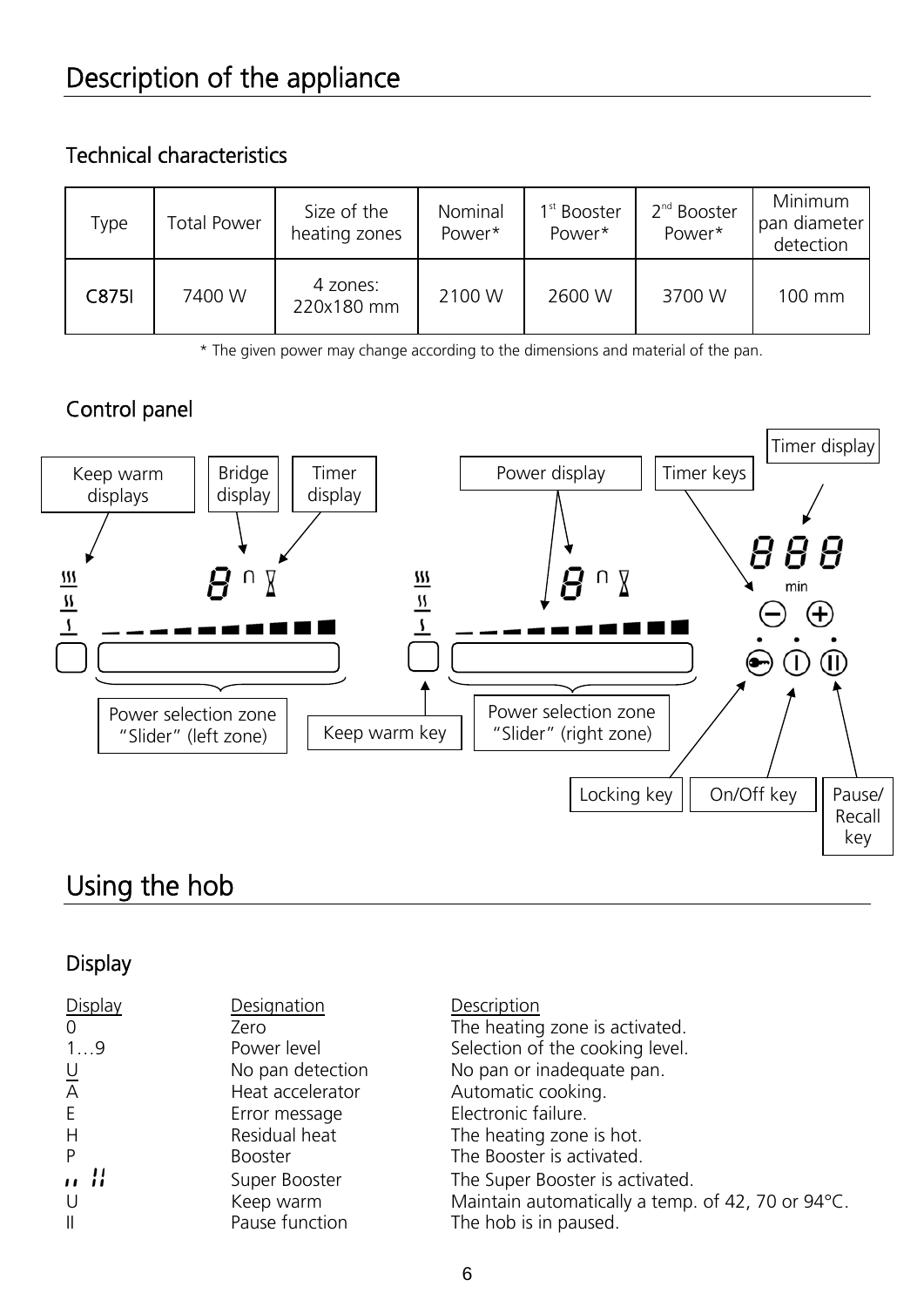### Ventilation

The cooling system is fully automatic. The cooling fan starts with a low speed when the heat brought out by the electronic system reach a certain level. The ventilation starts at high speed when the hob is intensively used. The cooling fan reduces speed and stops automatically when the electronic circuit is cooled sufficiently.

## Starting-up and appliance management

### Before the first use

Clean your hob with a damp cloth, and then dry the surface thoroughly. Do not use detergent which risks causing blue-tinted colour on the glass surface.

### Induction principle

An induction coil is located under each heating zone. When it is engaged, it produces a variable electromagnetic field which produces inductive currents in the ferromagnetic bottom plate of the pan. The result is a heating-up of the pan located on the heating zone.

Of course the pan has to be correct:

- All ferromagnetic pans are recommended (please check it with a small magnet): cast iron and steel pans, enamelled pans, stainless-steel pans with ferromagnetic bottoms.
- The following are excluded: cupper, pure stainless-steel, aluminium, glass, wood, ceramic, stoneware.

The induction heating zone adapts automatically to the size of the pan. A pan with a very small diameter may not work (less than 10cm). This pan diameter varies the function of the heating zone diameter.

If the pan is not correct for induction hob cooking the display will show [ U ]. You will need to use an alternative pan.

### Touch controls

Your induction hob is equipped with electronic controls with sensitive touch keys. When your finger presses the key, the corresponding command is activated. This activation is validated by a control light, a letter or a number in the display and/or a "beep" sound. In the case of a general use press only one key at the same time.

### Power selection "Slider" and timer settings

To select the power with the slider, slide your finger on the "Slider" zone. You can also have direct access to the desired power level by placing your finger directly on the chosen level.

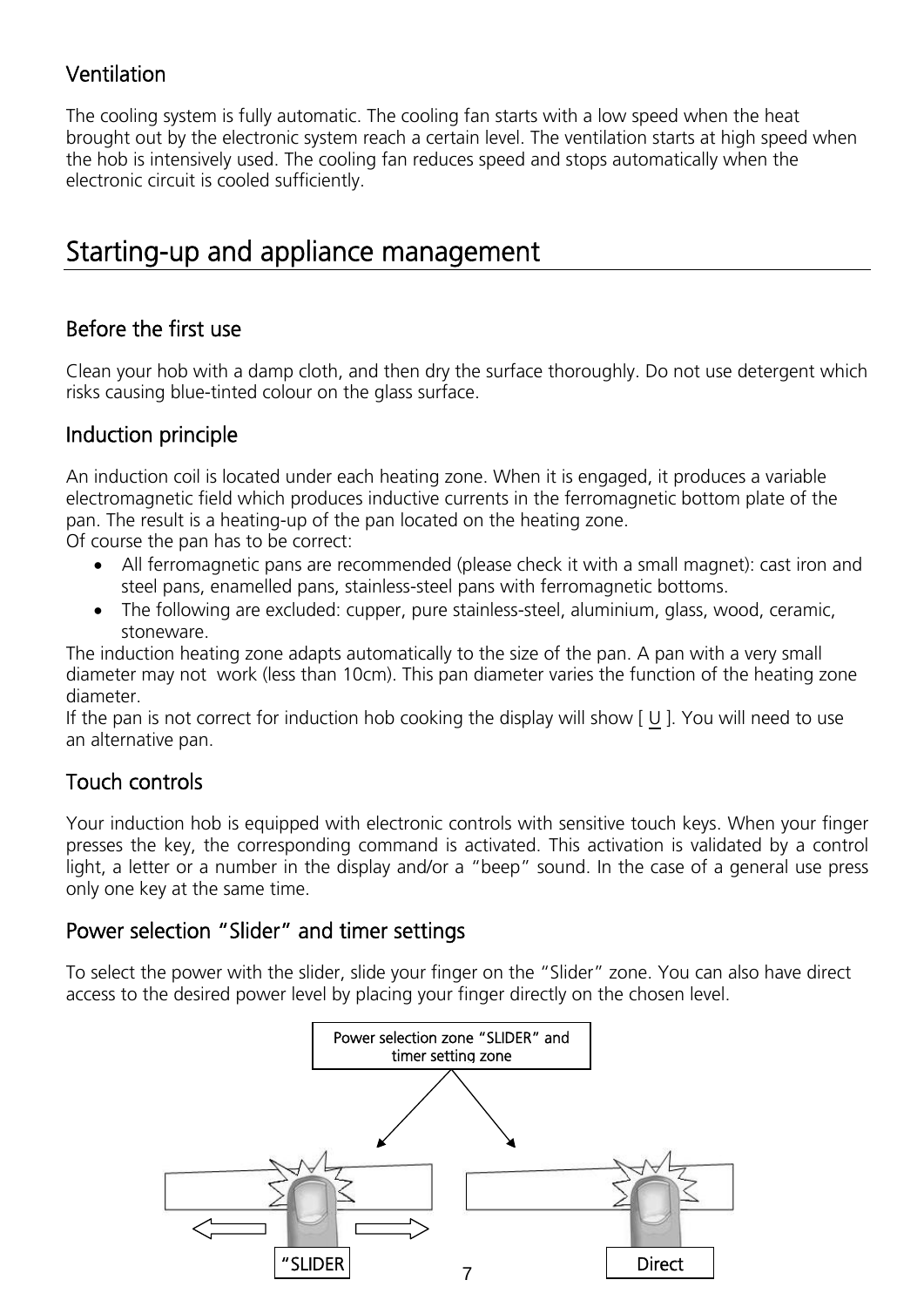### Starting-up your hob

|  |  |  |  | Start up / switch off the hob: |  |
|--|--|--|--|--------------------------------|--|
|--|--|--|--|--------------------------------|--|

| <b>Action</b> | Control panel                         | <b>Display</b>   |
|---------------|---------------------------------------|------------------|
| To start      | press key [ $\odot$ ]                 | $\lceil$ 0 1     |
| To stop       | press key $\lceil \text{O} \rceil$    | nothing or $[H]$ |
|               | Start up / switch off a heating zone: |                  |

| Action             | Control panel                                                            | <b>Display</b> |
|--------------------|--------------------------------------------------------------------------|----------------|
| To set             | slide your finger on the "Slider" $\lceil 1 \rceil$ to $\lceil P \rceil$ |                |
| (adjust the power) | to the right or to the left                                              |                |
| To stop            | slide to [0] on "Slider"                                                 | $[0]$ or $[H]$ |

If no action is made within 20 second the electronics will return to standby.

### Pan detection

This hob is fitted with an interactive control system that makes it very easy and comfortable to use. After switching on the hob, when you put a cookware on the glass, the control system automatically detects it. This system also automatically indicates to you which slider control to use by displaying a [ 0 ] over it. You then just have to set the required cooking level.

The pan detection ensures a perfect safety. The induction doesn't work:

- If there is no pan on the heating zone or if this pan is not adapted to the induction, it is impossible to increase the power and the display shows [ U ]. This symbol disappears when a suitable pan is placed on the heating zone.
- If the pan is removed from the heating zone the operation stops and the display shows  $[U]$ . The symbol  $\Box$  I disappears when a pan is put back on the heating zone. The cooking continues with the power level previously set.

After use, always switch the heating elements off, do not depend on the pan detection  $[U]$ .

### Residual heat indication

After switching off a heating zone or the complete hob, the heating zones are still hot and the [ H ] symbol on the zone display shows this.

The symbol [ H ] disappears when the heating zones may be touched without danger.

When the residual heat indicators are illuminated, please do not touch the heating zones and do not put any heat sensitive objects on them. There are risks of burning and fire.

### Booster and Booster+ function

Booster  $[ P ]$  and Booster+  $[II]$  grant a boost of Power to the selected heating zone. If this function is activated the heating zones work for 10 minutes with an ultra high Power. This is foreseen for example to heat up rapidly big quantities of water, for pasta etc.

### Start / Stop the Booster:

| <b>Action</b>        | Control panel                                                                                | <b>Display</b> |
|----------------------|----------------------------------------------------------------------------------------------|----------------|
| Start up the Booster | slide your finger to the end of the "Slider"<br>or press directly on the end of the "Slider" | [ P ]          |
| Stop the Booster     | slide your finger on the "Slider" to $[0]$                                                   | $[9]$ to $[0]$ |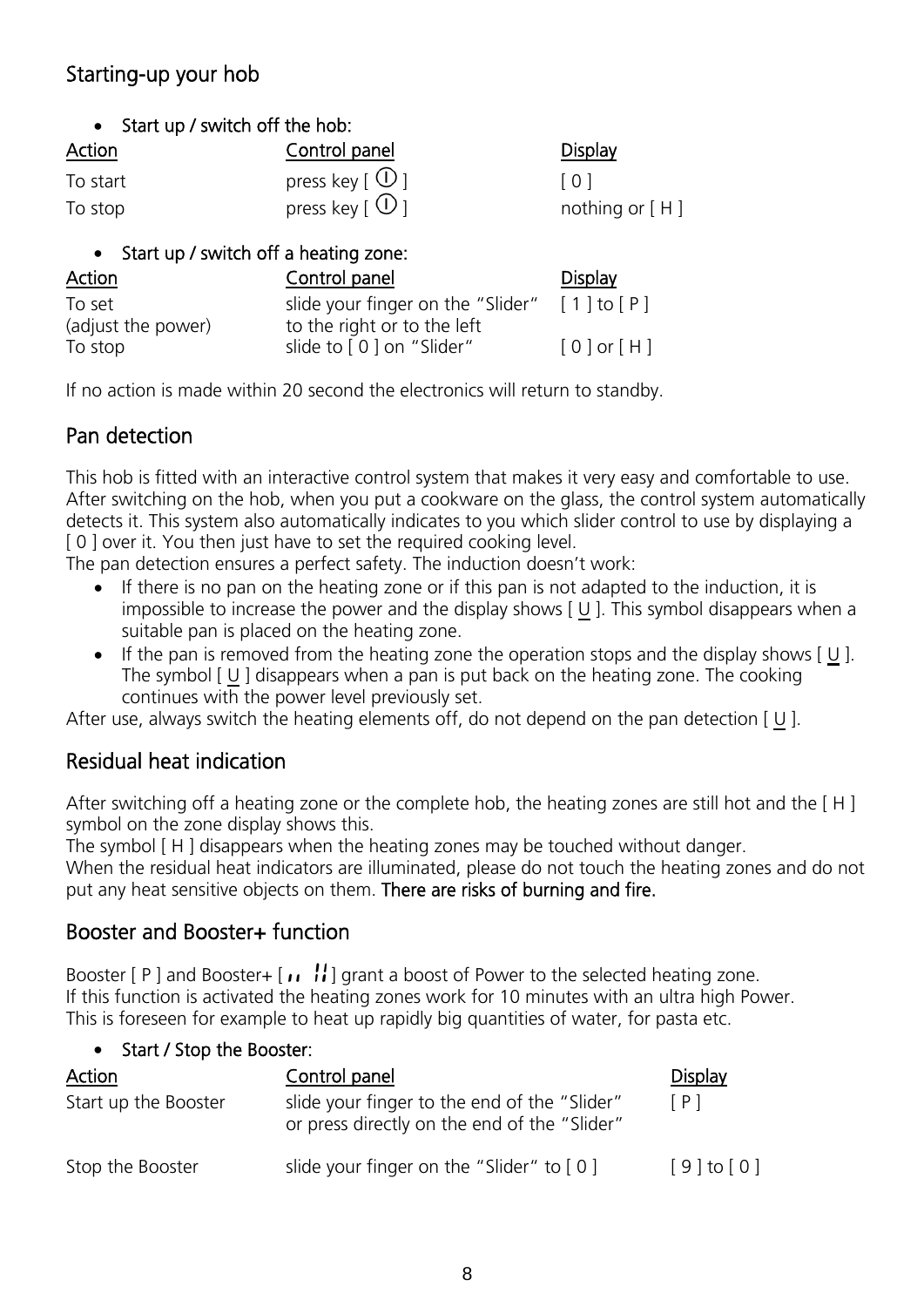### Start / Stop Booster+

| Action                            | Control panel                                                                       | <b>Display</b>                                          |
|-----------------------------------|-------------------------------------------------------------------------------------|---------------------------------------------------------|
| Start up the Booster              | slide to the end of the "SLIDER"<br>or press directly on the end of<br>the "Slider" | [P]                                                     |
| Start up Booster+                 | re-press directly on the end of<br>the "Slider"                                     | $\lceil \cdot \cdot \rceil$ and P $\lceil \cdot \rceil$ |
| Stop the Booster+<br>Stop Booster | slide your finger on the "Slider"<br>slide your finger on the "Slider"              | [P to[0]<br>$[9]$ to $[0]$                              |

### • Power management:

The whole cooking hob is equipped with a maximum Power. When the Power function is activated, and in order to exceed the maximum Booster, the electronic system orders to reduce automatically the power level of another heating zone. The display will flash on [ 9 ] for a few seconds and then shows the maximum of power allowed:

| Heating zone selected | The other heating zone: | (example: Booster level 9)                        |
|-----------------------|-------------------------|---------------------------------------------------|
| [ P ] is displayed    |                         | [9] goes to [6] or [8] depending the type of zone |

### Timer

The timer is able to be used simultaneous with all heating zones and with different time settings (from 0 to 999 minutes) for each heating zone.

### • Setting and changing the cooking time:

| Action                                 | Control panel                                                                                         | <b>Display</b>                         |
|----------------------------------------|-------------------------------------------------------------------------------------------------------|----------------------------------------|
| Select the power level                 | slide on the "Slider"                                                                                 | $\lceil 1 \rceil$ to $\lceil P \rceil$ |
| Select the timer                       | press simultaneously key $\lceil \Theta \rceil$<br>and $\lceil \bigoplus \rceil$ from the timer until |                                        |
|                                        | the desired display is on                                                                             | timer display on                       |
| Decrease the time<br>Increase the time | press key [ $\Theta$ ]<br>press key $\lceil \bigoplus \rceil$                                         | [60] to 59, 58<br>time increase        |
|                                        |                                                                                                       |                                        |

After a few seconds, the [ min ] display stops flashing. The time is confirmed and the timer starts.

### • To stop the cooking timer:

| Action           | Control panel                                                                                 | <b>Display</b>   |
|------------------|-----------------------------------------------------------------------------------------------|------------------|
| Select the Timer | press simultaneously key<br>$\Box$ and $\Box$ and $\Box$ and $\Box$ and $\Box$ from the timer |                  |
|                  | until the desired display is on                                                               | timer display on |
| Stop the time    | press key $\lceil \Theta \rceil$ from the timer                                               | [000]            |

If several timers are activated, repeat the process.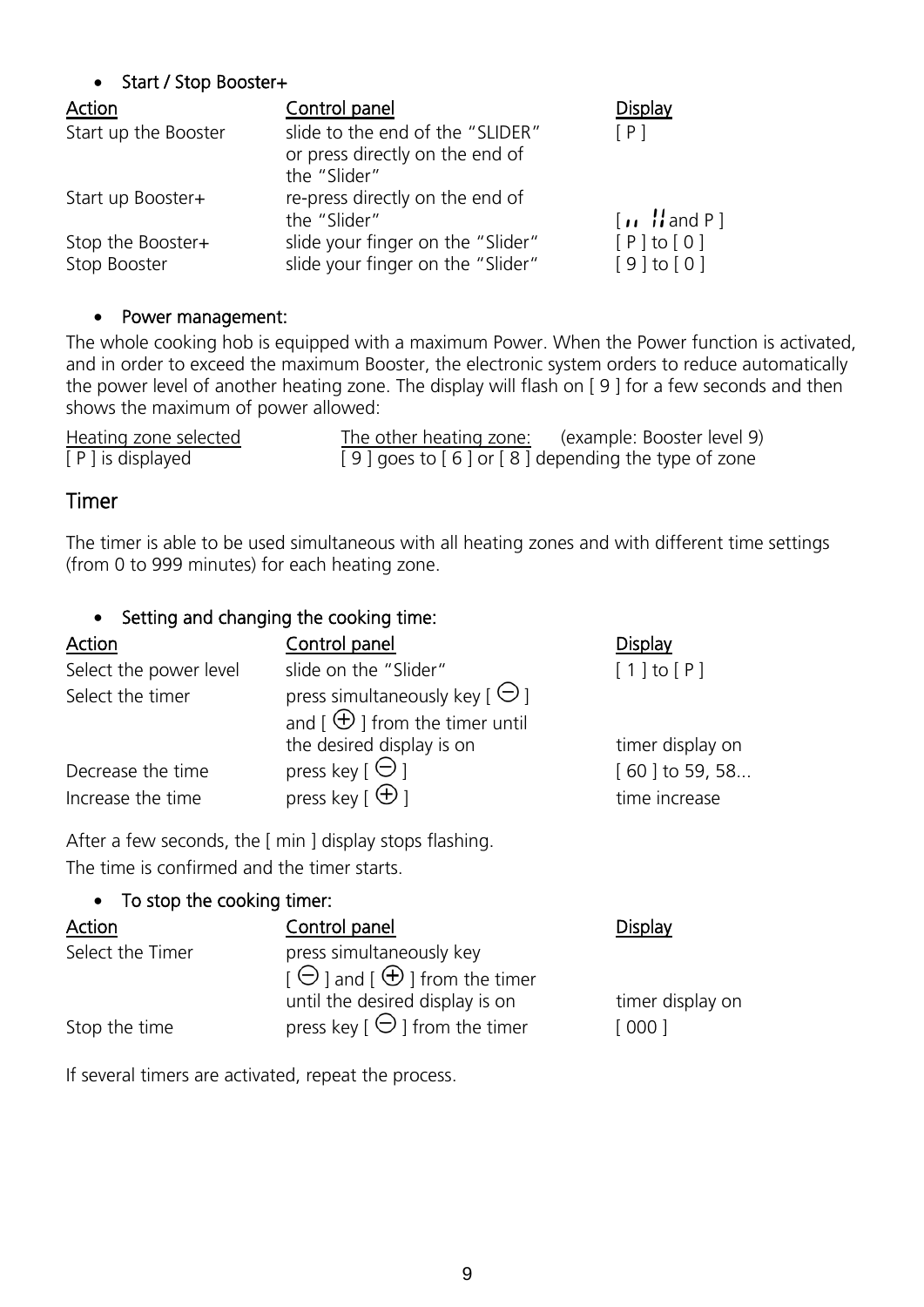### • Egg timer function:

The Egg timer is an independent function. It stops as soon as a heating zone starts up. If the egg timer is on and the hob is switched off, the timer continues until time runs out.

| Action            | Control panel                                       | <b>Display</b>                         |
|-------------------|-----------------------------------------------------|----------------------------------------|
| Activate the hob  | press display $\lceil$ $\circlearrowright$ $\rceil$ | $\begin{bmatrix} 0 \\ 1 \end{bmatrix}$ |
| Select the Timer  | press simultaneously key $\lceil \Theta \rceil$     |                                        |
|                   | and $\lceil \bigoplus \rceil$ from the timer        | [ 000 ]                                |
| Decrease the time | press key $\lbrack \Theta \rbrack$                  | [60] to 59, 58                         |
| Increase the time | press key [ $\bigoplus$ ]                           | time increase                          |

After a few seconds, the [ min ] display stops flashing. The time is confirmed and the timer starts.

### At the end of the cooking time:

As soon as the selected cooking time is finished the timer displays flashing [ 000 ] and a sound rings. To stop the sound and the blinking, press the key [ $\Theta$ ] and  $\tilde{\Theta}$ ].

### Automatic cooking

All the cooking zones are equipped with an automatic cooking device. The cooking zone starts at full power during a certain time, and then automatically reduces its power on the pre-selected level.

• Start-up:

| <b>Action</b>                                               | Control panel                                 | <b>Display</b>               |
|-------------------------------------------------------------|-----------------------------------------------|------------------------------|
| Power level selection<br>(for example $\langle 7 \rangle$ ) | slide on the "Slider" to $[7]$<br>and stay 3s | $[7]$ is flashing with $[A]$ |
| • Switching off the automatic cooking:                      |                                               |                              |
| Action                                                      | Control panel                                 | <b>Display</b>               |
| Power level selection                                       | slide on the "Slider"                         | $[0]$ to $[9]$               |

### Pause function

This function stops the entire hob's cooking activity temporarily and allows restarting at the same settings.

### • Start / stop the pause function:

| <b>Action</b>  | Control panel                    | <b>Display</b>            |
|----------------|----------------------------------|---------------------------|
| Engage pause   | press $\lceil \mathbf{w} \rceil$ | [II] and control light on |
| Stop the pause |                                  | Sliders previous settings |
|                | press on the animated "slider"   |                           |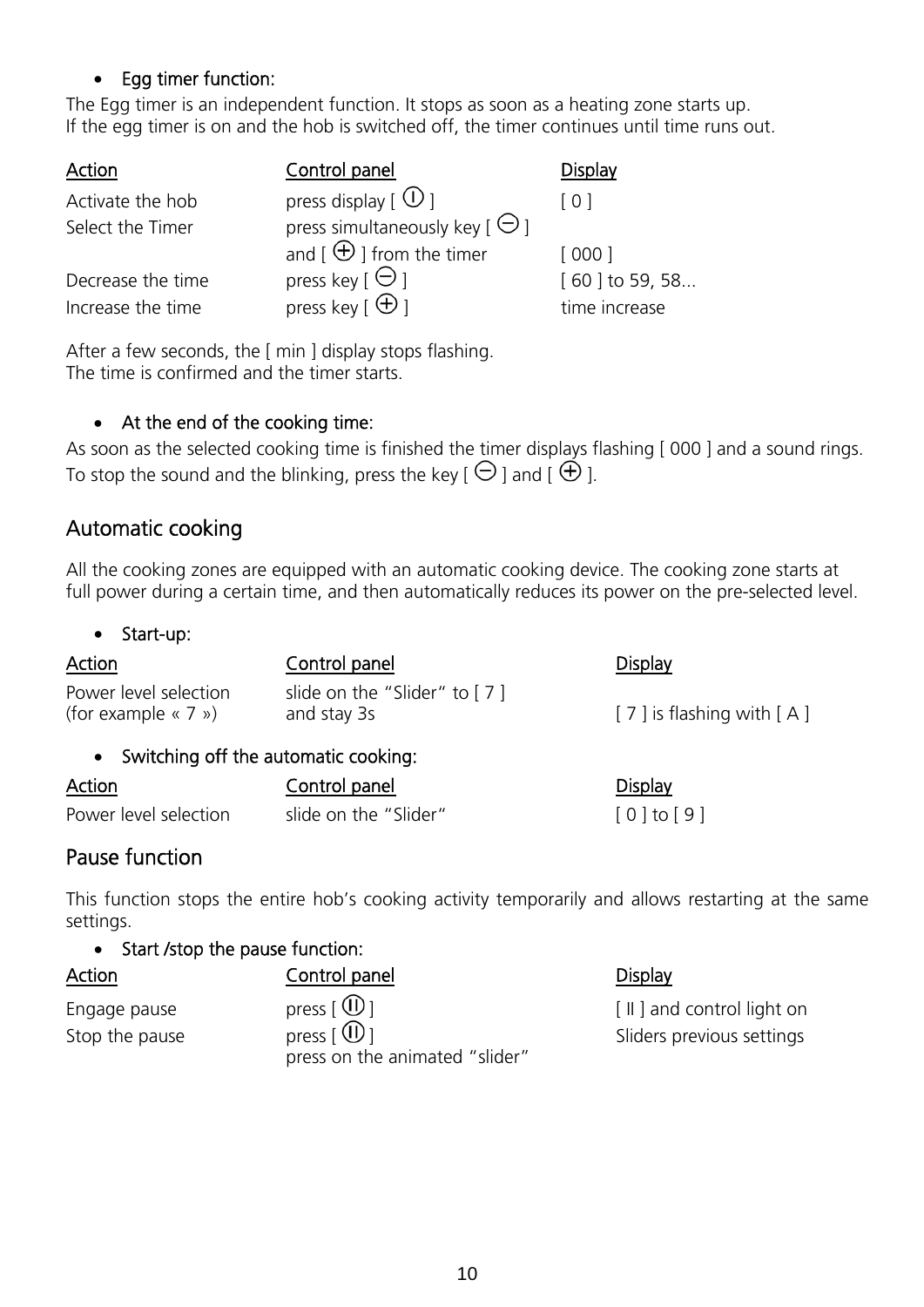### Recall Function

After switching off the hob ( $\Phi$ ), it is possible to recall the last settings.

- cooking stages of all cooking zones (Booster)
- minutes and seconds of programmed cooking zone-related timers
- Keep warm function
- Automatic cooking

The recall procedure is following:

- Press the key  $[$   $\mathbb{O}$   $]$
- Then press  $[$   $\widehat{w}$  ] before the light stops flashing.

The previous settings are again active.

### Keep warm Function

This function allows the cooking to reach and automatically maintains the temperature of 42, 70 or 94°C. This will avoid liquids overflowing and fast burning at the bottom of the pan.

### To engage, to start the function « Keep warm »:

| Action         | Control panel                         | <b>Display</b>                                        |
|----------------|---------------------------------------|-------------------------------------------------------|
| $42^{\circ}$ C | Press once on key [Keep warm ]        | $\lceil U \rceil$ and $\lceil \frac{1}{2} \rceil$     |
| 70°C           | Press twice on key [Keep warm ]       | $\lceil \cup \rceil$ and $\lceil \frac{15}{2} \rceil$ |
| $94^{\circ}$ C | Press 3 times on key [Keep warm ]     | $[U]$ and $[\frac{III}{II}]$                          |
| To stop        | Slide on the "Slider"                 | $\lceil 0 \rceil$ to $\lceil 9 \rceil$                |
|                | or press key [Keep warm ] until [ 0 ] | [0]                                                   |

The maximum duration of the keep warm function is 2 hours.

### Bridge Function

This function allows the use of 2 cooking zones at the same time (left zones, middle zones, right zones) with the same features as a single cooking zone. Booster function isn't allowed.

| Action              | Control panel                              | Display                                |
|---------------------|--------------------------------------------|----------------------------------------|
| Activate the hob    | Press display $\lceil$ $\bigcirc$ $\rceil$ | [0]                                    |
| Activate the bridge | Press simultaneously on [Keep warm ]       |                                        |
|                     | of the 2 cooking zones                     | $[0]$ and $[0]$                        |
| Increase bridge     | Slide on the "SLIDER"                      |                                        |
|                     | witch indicates the power                  | $\lceil 1 \rceil$ to $\lceil 9 \rceil$ |
| Stop the bridge     | Press simultaneously on [Keep warm ]       |                                        |
|                     | of the 2 cooking zones                     | $\overline{0}$                         |

### Control panel locking/Child Lock

To avoid modification to the settings of the cooking zones, in particular during cleaning, the control panel can be locked (with exception to the On/Off key  $[$   $\overline{0}$  ]).

### Action Control panel Display

- 
- Locking the hob Press  $\Theta$  hold for 6s Unlock the hob Press  $\Theta$  I hold for 6s lock light off

| lock light on  |  |
|----------------|--|
| lock light off |  |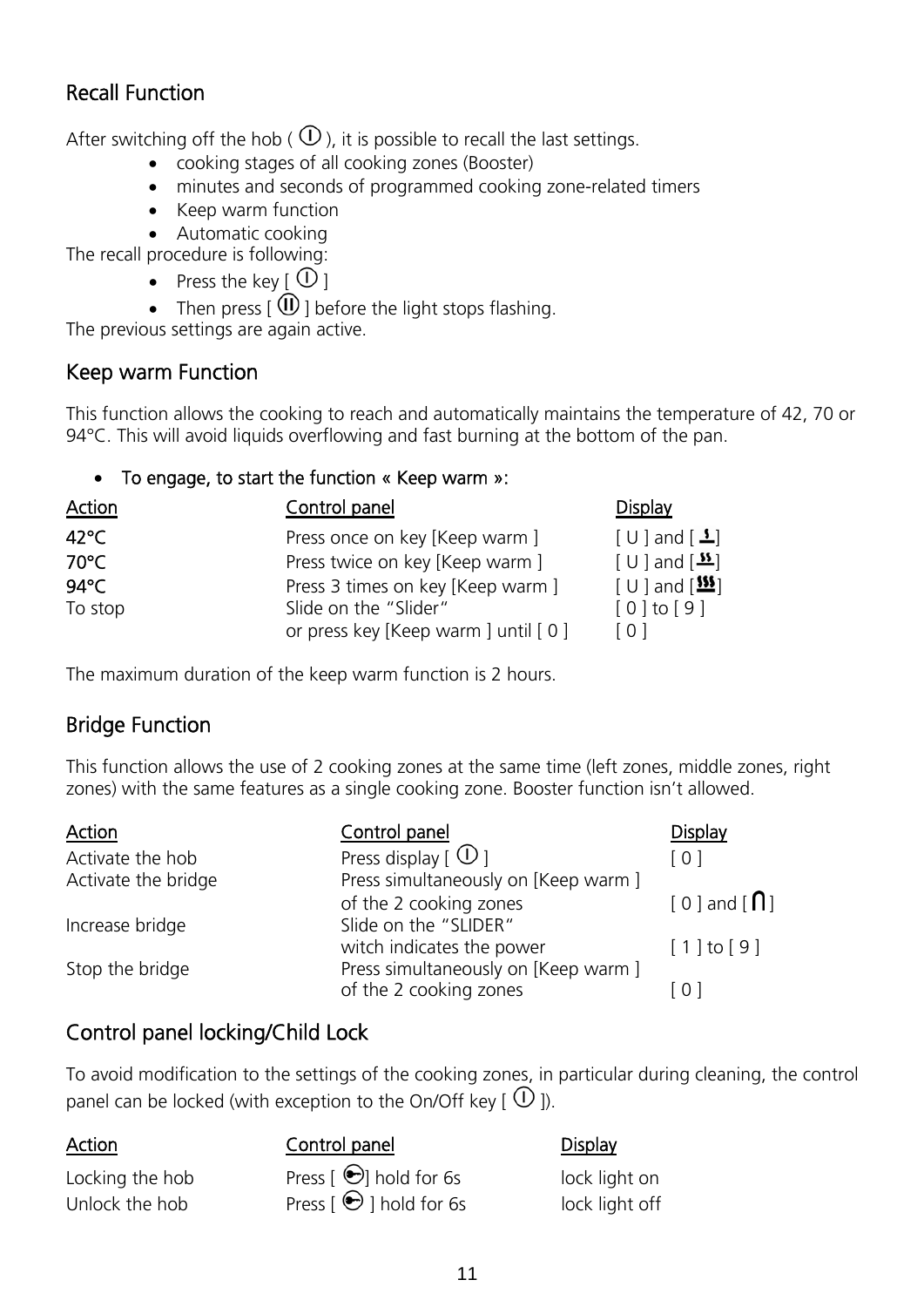# Cooking advice

### Pan quality

Suitable materials for use with Induction: steel, enamelled steel, cast iron, ferromagnetic stainless-steel, aluminium with ferromagnetic bottom.

Materials not suitable for Induction : aluminium and stainless-steel without ferromagnetic bottom, copper, brass, glass, ceramic, porcelain.

The manufacturers specify if their products are compatible induction.

To check if pans are compatible you can:

- Put a little water in a pan placed on an induction heating zone set at level [ 9 ].This water should heat in a few seconds.
- A magnet sticks to the bottom of the pan.

Certain pans can make noise when they are placed on an induction cooking zone. This noise doesn't mean any failure on the appliance and doesn't influence the cooking operating, this is normal.



### Pan dimensions

The cooking zones are, until a certain limit automatically adapted to the diameter of the pan. However the bottom of this pan must have a minimum diameter according to the corresponding cooking zone (10cm).

To obtain the best efficiency of your hob, please place the pan in the centre of the cooking zone.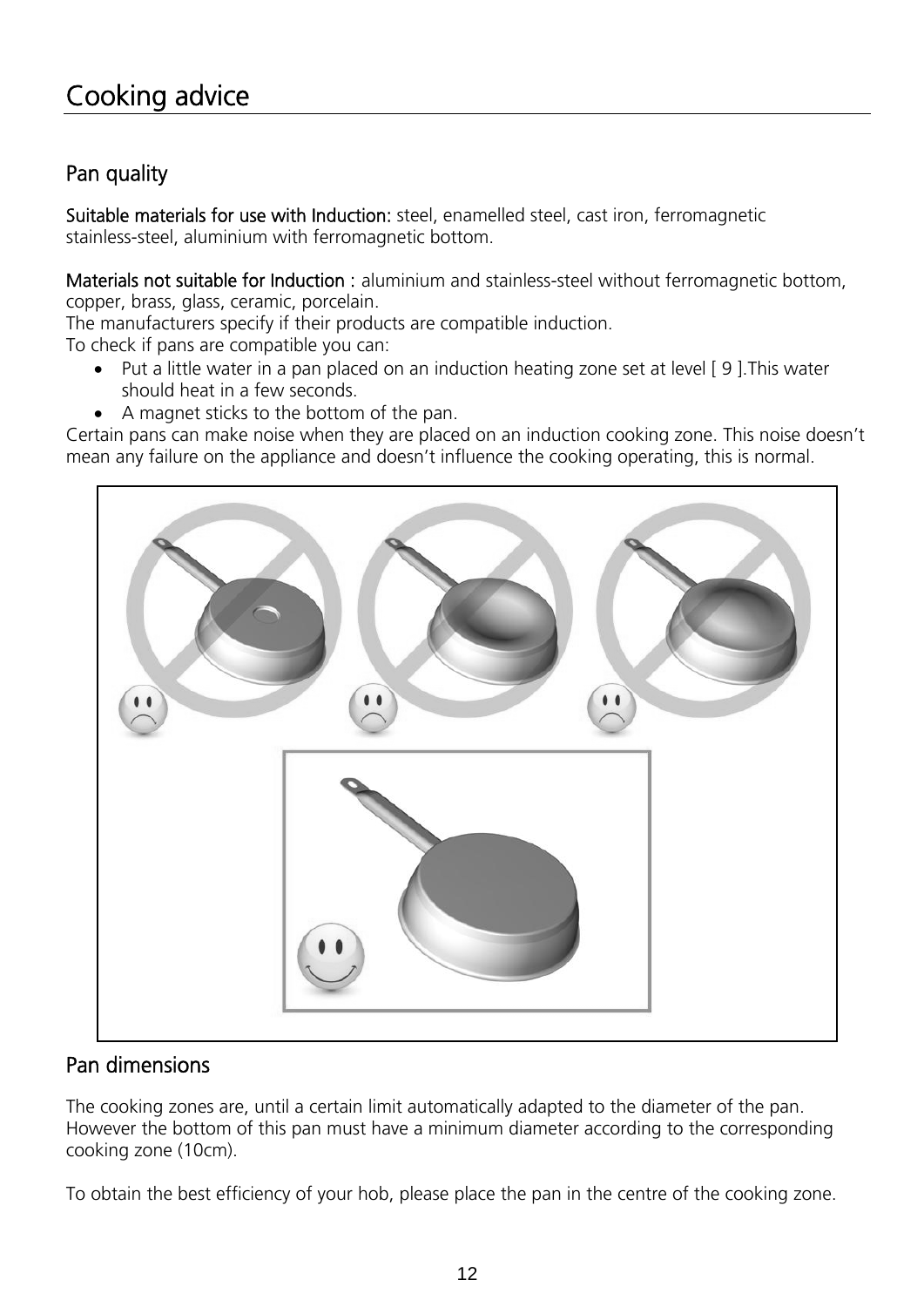### Examples of cooking power setting

| $1$ to $2$                 | Melting<br>Reheating              | Sauces, butter, chocolate, gelatine<br>Dishes prepared beforehand     |
|----------------------------|-----------------------------------|-----------------------------------------------------------------------|
| $2$ to $3$                 | Simmering<br>Defrosting           | Rice, pudding, sugar syrup<br>Dried vegetables, fish, frozen products |
| $3$ to $4$                 | Steam                             | Vegetables, fish, meat                                                |
| $4$ to 5                   | Water                             | Steamed potatoes, soups, pasta,<br>fresh vegetables                   |
| 6 to 7                     | Medium cooking<br>Simmering       | Meat, eggs, sausages<br>Goulash, roulade, tripe                       |
| 7 to 8                     | Cooking                           | Potatoes, fritters, wafers                                            |
| 9                          | Frying, roasting<br>Boiling water | Steaks, omelettes, fried dishes<br>Water                              |
| P and $\overrightarrow{H}$ | Frying, roasting<br>Boiling water | scallops, steaks<br>Boiling significant quantities of water           |

(the values below are indicative)

# Maintenance and cleaning

### Always switch-off the appliance before cleaning.

Do not clean the hob if the glass is too hot because there is a risk of burning.

- Remove light marks with a damp cloth with washing up liquid diluted in a little water. Then rinse with cold water and dry the surface thoroughly.
- Highly corrosive or abrasive detergents and cleaning equipment likely to cause scratches must absolutely be avoided.
- Do not use any steam-driven or pressure cleaning appliances.
- Do not use any object that may scratch the induction glass.
- Ensure that the pan is dry and clean. Ensure that there are no grains of dust on your hob or on the pan. Sliding rough saucepans will scratch the surface.
- Spillages of sugar, jam, jelly, etc. must be removed immediately. You will thus prevent the surface being damaged.

# What to do in case of a problem

### The hob or the cooking zone doesn't start-up:

- The hob is badly connected to the electrical network.
- The protection fuse has cut-off.
- The locking function is activated.
- The touch control keys are covered with grease or water.
- An object is put on a touch control key.

### The control panel displays [ U ]:

- There is no pan on the cooking zone.
- The pan is not compatible with induction.
- The bottom diameter of the pan is too small.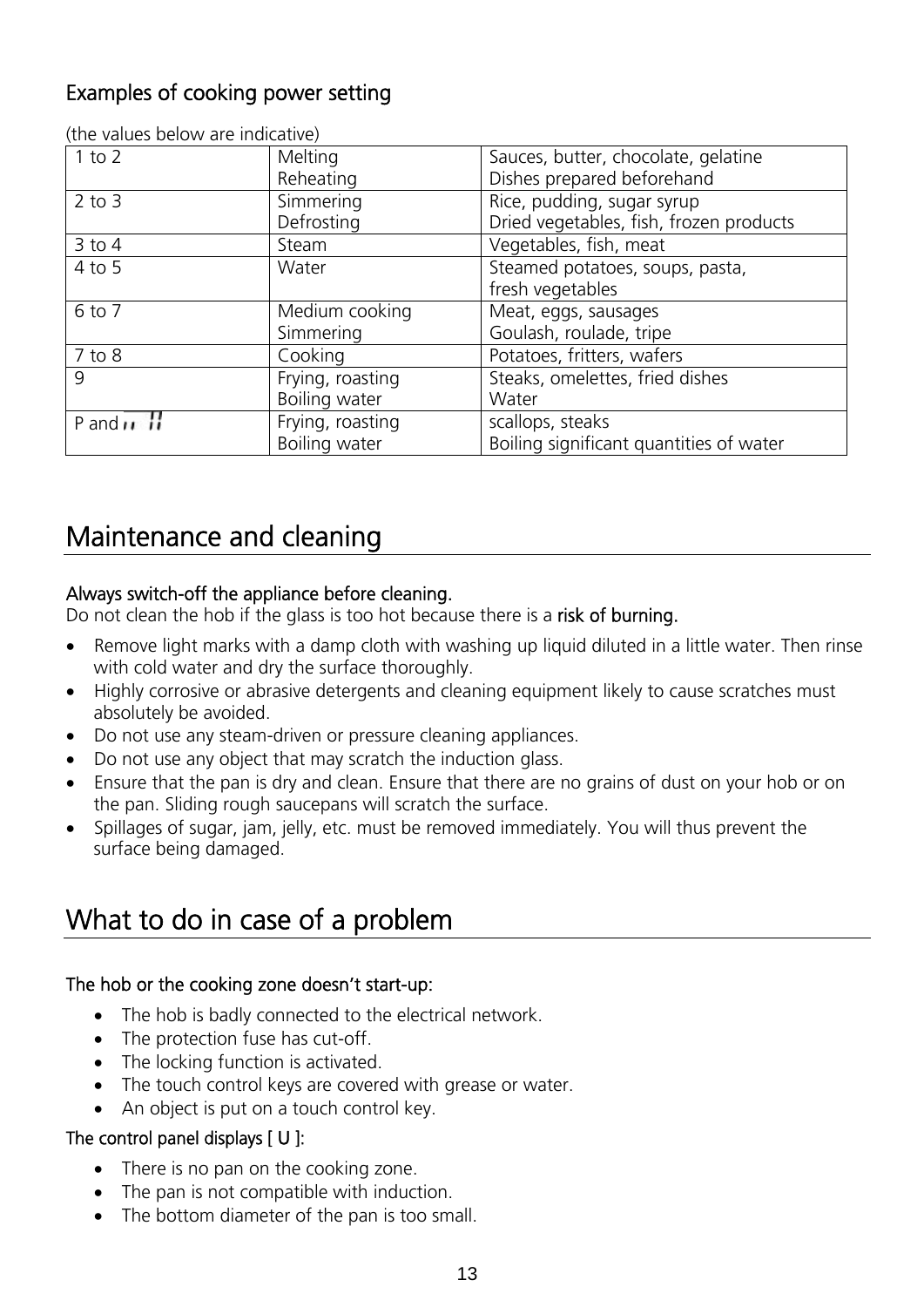### The control panel displays [ E ]:

- The electronic system is defective.
- Disconnect and reconnect the hob.
- Call Caple Service.

### One or all cooking zones switch-off:

- The safety system has functioned.
- You forgot to switch off the cooking zone for a long time.
- One or more touch control keys are covered.
- The pan is empty and its bottom has overheated.
- The hob also has an automatic reduction of Booster level and automatic overheat protection.

### Continuous ventilation after switching off the hob:

- This is not a failure, the fan continuous to protect the electronic device.
- The fan cooling stops automatically when the correct temperature is reached.

### The automatic cooking system does not start-up:

- The cooking zone is still hot [H].
- The highest Booster level is set [9].

### The control panel displays [ U  $\cancel{N}$   $\triangle$  ]:

• Refer to the chapter "Keep warm".

### The control panel displays [ II ]:

• Refer to the chapter "Pause function"

### The control panel displays  $\lbrack \overline{C} \rbrack$  or [ Er03 ] :

 An object or liquid covers the control keys. The symbol disappears as soon as the key is released or cleaned.

### The control panel displays [ E2 ] :

• The hob has overheated, let it cool and then turn it on again.

### The control panel displays [E8]:

• The air inlet of the ventilator is obstructed, remove the obstruction.

### The control panel displays [ U400 ] :

• The hob is not connected to the network. Check the connection and reconnect the hob.

### The control panel displays [ Er47 ] :

• The hob is not connected to the network. Check the connection and reconnect the hob.

If one of the symbols above persists, please contact Caple Service on 0844 800 3830.

# Environment preservation

- The materials used for the product packaging are ecological and recyclable.
- The electronic appliances are composed of recyclable, and sometimes materials harmful for the environment, but necessary to the good running and the safety of the appliance.
	- Waste electrical products should not be disposed of with household waste
	- Please recycle where facilities exist. Check with your Local Authority or retailer for recycling advice.

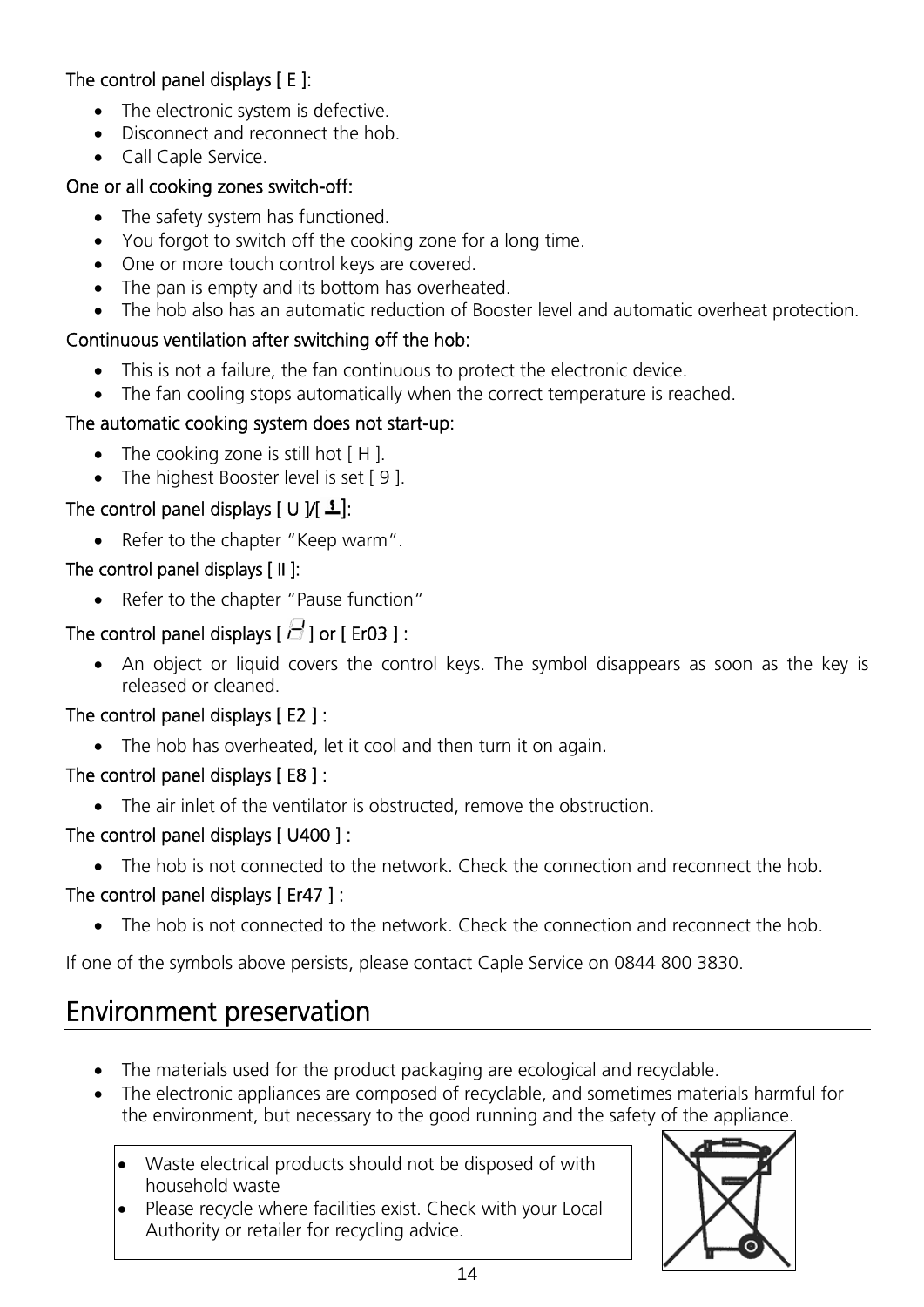# Installation instructions

The installation comes under the exclusive responsibility of specialists. The installer must respect the local legislation and the standards in their home country.

### How to apply the gasket:

The gasket supplied with the hob avoids all infiltration of liquids into the cabinet. The installation has to be done carefully, in conformity of the following drawing.



Stick the gasket (2) two millimetres from the external edge of the glass, after removing the protective sheet (3).

### Fitting - installing:

### The cut out size is as follows:

| Model | Cut-size     |  |
|-------|--------------|--|
| :875I | 890 x 390 mm |  |

- Ensure that there is a distance of 50mm between the hob and the wall or sides.
- The hobs are classified as "Y" class for heat protection. Ideally the hob should be installed with plenty of space on either side. There may be a wall at the rear and tall units or a wall at one side. On the other side, however, no unit or divider must stand higher than the hob.
- The piece of furniture or the support in which the hob is to be fitted, as well as the edges of furniture, the laminate coatings and the glue used to fix them, must be able to resist temperatures of up to 100°C.
- The mural rods or edge must be heat-resistant.
- Do not install the hob to the top of a not ventilated oven or a dishwasher.
- There must be a minimum ventilation space of 20mm from the base of the hob to any other surface to ensure good air circulation for the electronic device (see image A below).
- If a drawer is placed under the worktop, avoid putting into this drawer flammable objects (for example: sprays) or non heat-resistant objects.
- Materials which are often used to make worktops expand on contact with water. To protect the cut out edge, apply a coat of varnish or special sealant. Particular care must be given to applying the adhesive joint supplied with the hob to prevent any leakage into the supporting furniture. This gasket ensures a correct seal when used in conjunction with smooth work top surfaces.
- The safety gap between the hob and the cooker hood placed above must respect the indications of the hood manufacturer. In case of absence of instructions respect a distance minimum of 760mm.
- The connection cord should be subjected after building, with no mechanical constraint, for example a drawer.

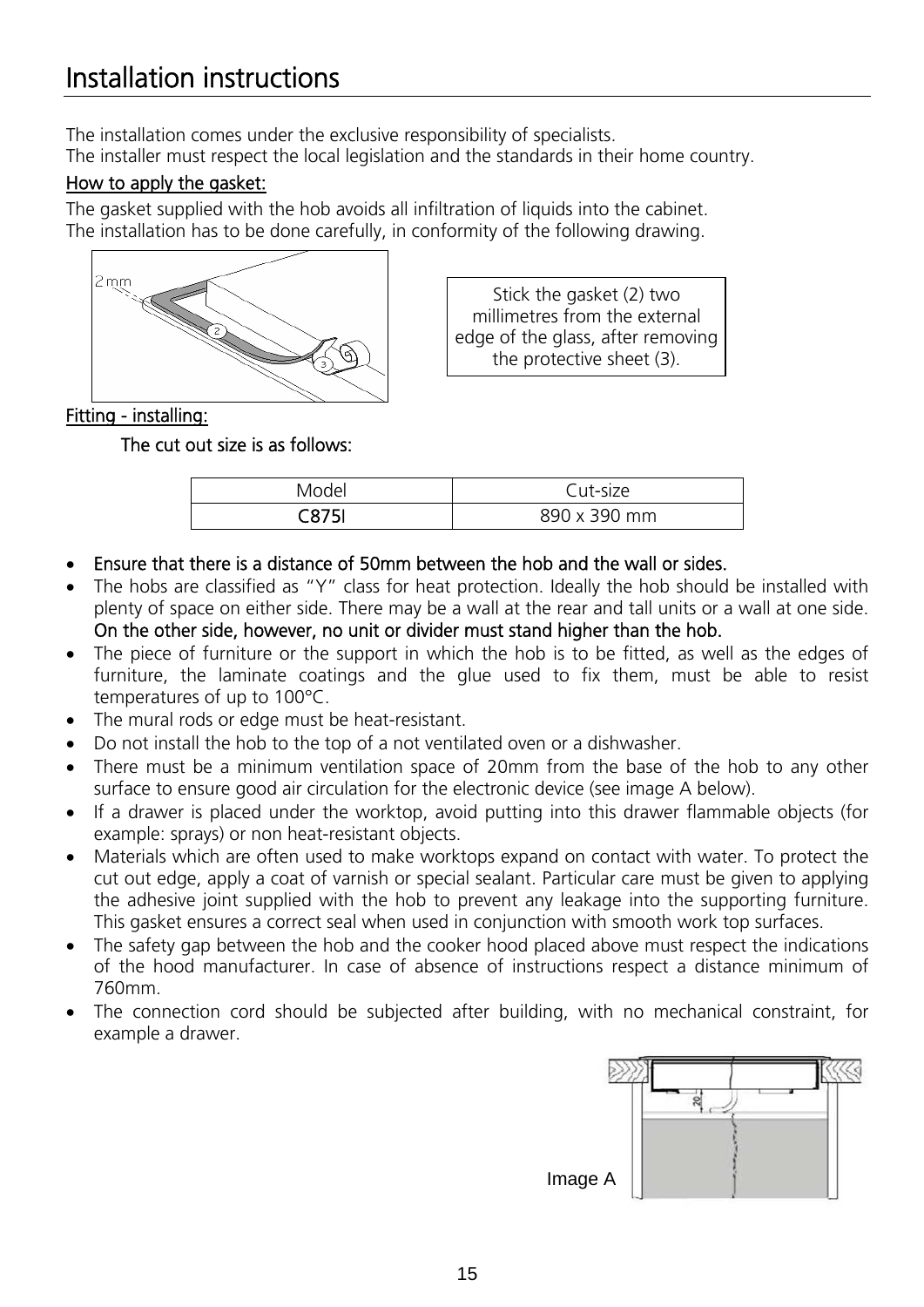- The installation of this appliance and the connection to the electrical network should be entrusted only to a qualified electrician to comply with regulations and ensure they are respected scrupulously.
- Protection against the parts under tension must be ensured after the building-in.
- The data of connection necessary are on the rating labels placed on the hob casing near the connection box.
- The connection to the mains must be made using an earthed plug or via an omnipolar circuit breaking device with a contact opening of at least 3mm.
- The electrical circuit must be separated from the network by adapted devices, for example: circuit breakers, fuses or contactors.
- If the appliance is not fitted with an accessible plug, disconnecting means must be incorporated in the fixed installation, in accordance with the installation regulations.
- The inlet hose must be positioned so that it does not touch any of the hot parts of the hob or oven.

### Caution!

This appliance must only be connected to a network 230 V~ 50/60 Hz.

ALWAYS connect the earth wire.

Respect the connection diagram.

The connection box is located underneath at the back of the hob casing. To open the cover use a medium screwdriver. Place it in the slits and open the cover.

### Connecting the hob:

| <b>Mains</b>  | Connection     | Supply cord                    | Supply cord                | Circuit braker |
|---------------|----------------|--------------------------------|----------------------------|----------------|
| 230V~ 50/60Hz | 1 Phase $+ N$  | $3 \times 2.5$ mm <sup>2</sup> | H 05 VV - F<br>H 05 RR - F | $25A*$         |
| 400V~ 50/60Hz | 2 Phases $+$ N | $4 \times 1.5$ mm <sup>2</sup> | H 05 VV - F<br>H 05 RR - F | 16 A $*$       |

\* calculated with the simultaneous factor following the standard EN 60 335-2-6/1990



Setting up the configurations:

For the various kinds of connection, use the brass bridges which are in the box next the terminal

### Monophase 230V~1P+N

Put the 1<sup>st</sup> bridge between terminal 1 and 2, the  $2^{nd}$  between 4 and 5. Attach the earth to the terminate "earth", the neutral N to terminal 4 or 5, the Phase L to one of the terminals 1 or 2.

### Biphase 400V~2P+N

Put a bridge between terminal 4 and 5.

Attach the earth to the terminate "earth", the neutral N to terminal 4 or 5, the Phase L1 to the terminals 1 and the Phase L2 to the terminal 2.

### Caution! Be careful that the cables are correctly engaged and tightened.

We cannot be held responsible for any incident resulting from incorrect connection or which could arise from the use of an appliance which has not been earthed or has been equipped with a faulty earth connection.